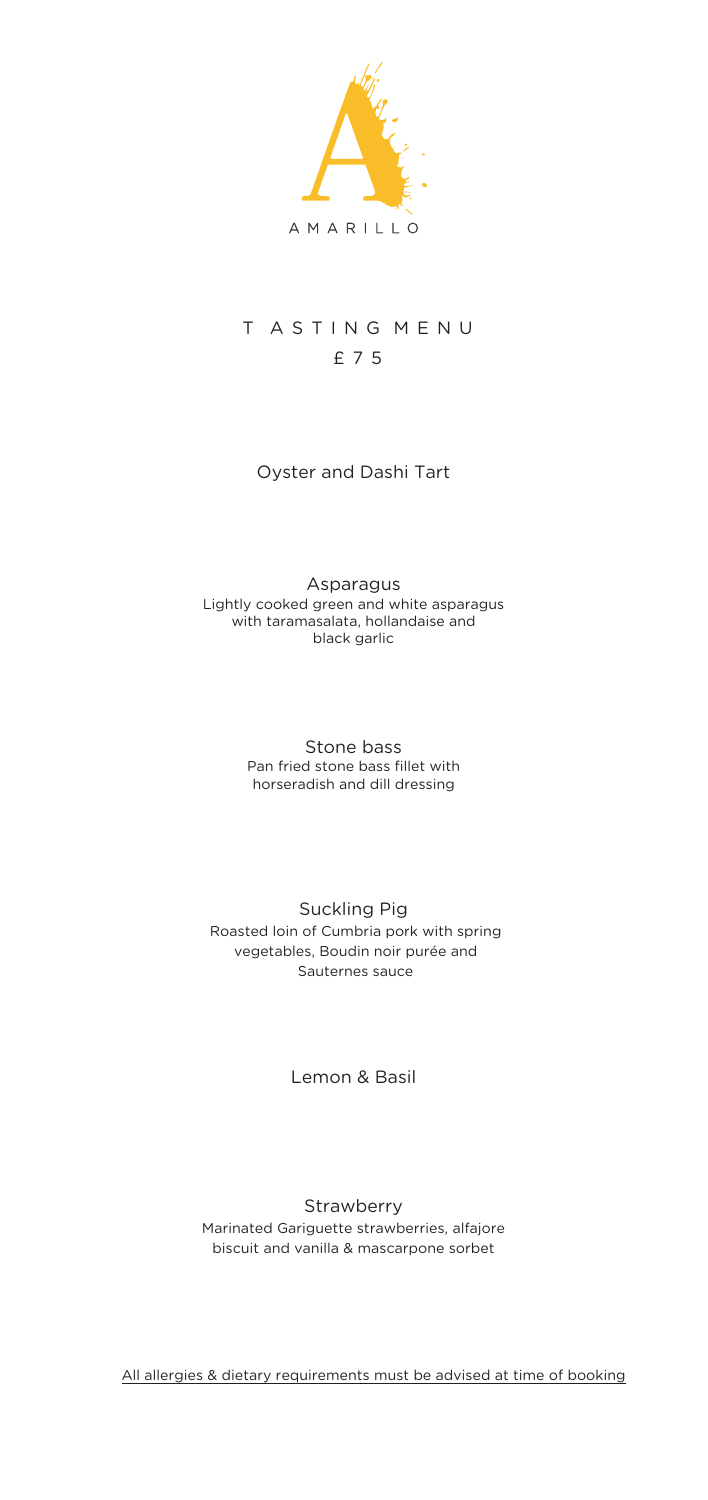

# V E G E T A R I A N T A S T I N G M E N U £ 7 5

## Roasted Jerusalem Artichoke Tart

### Red Wine and Beetroot Roasted crapaudine beetroots with red wine jelly and chicory

Carrots Roasted confit carrots with purée and pickled baby carrot, pine oil and soya yoghurt

Silken Tofu and Celeriac Marinated tofu with celeriac sheets hazelnut and shiitake broth with black truffle

Lemon & Basil

Strawberry Marinated Gariguette strawberries, alfajore biscuit and vanilla & mascarpone sorbet

All allergies & dietary requirements must be advised at time of booking